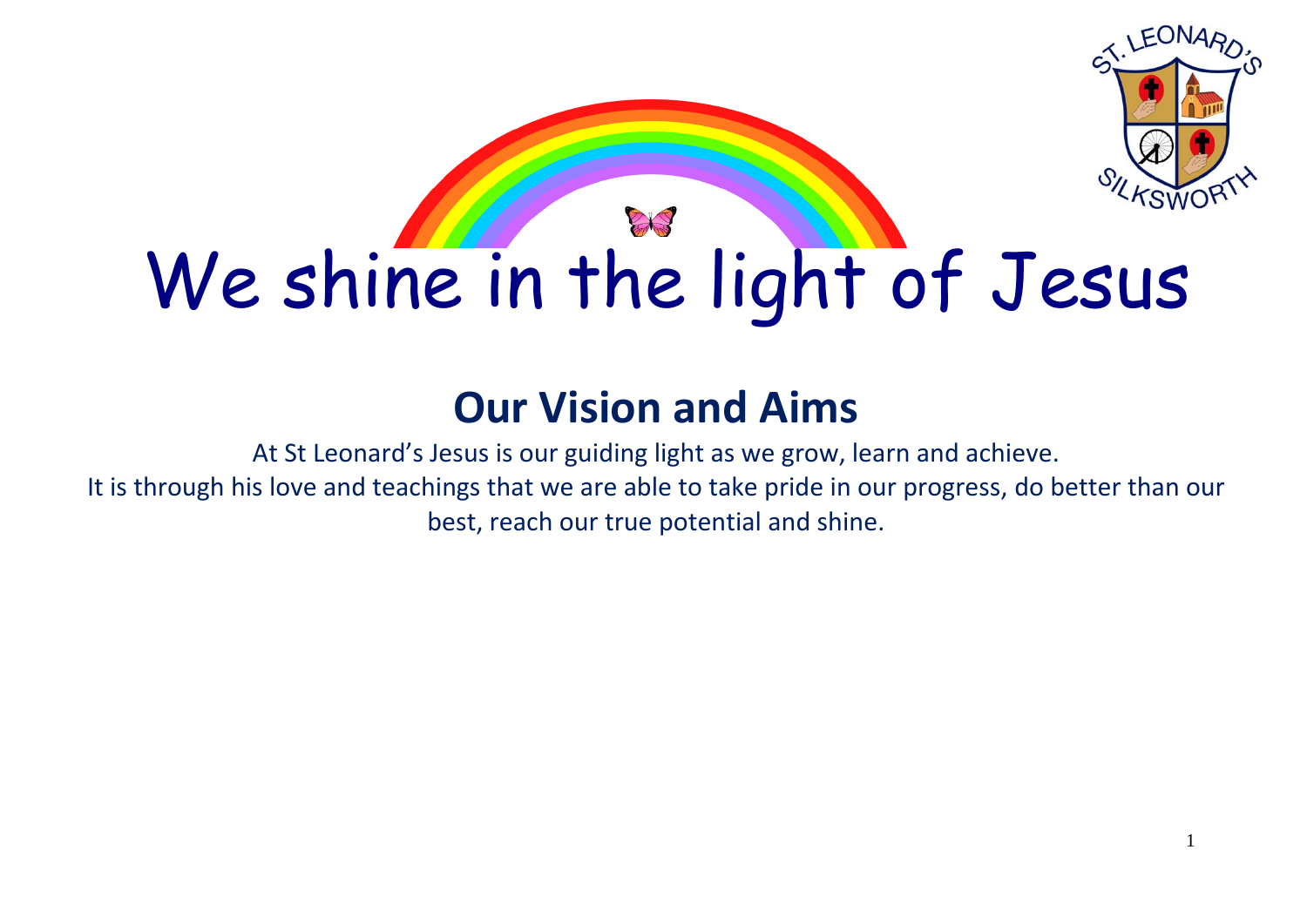**Our school is a very special place. It is at the heart of the Parish Community of St Leonard's RC Church. Every day we embark on a new journey of helping and supporting the children to shine and sparkle and achieve better than their best.** 

**Our school aims help us to keep on track and support the school community in our efforts to stand out.**

## **Our Aims**

### **1. We seek to follow Jesus' example and reflect our Catholic faith in our everyday life**

This means:

- Jesus at the centre of our community
- Applying the Gospel values of love, honesty, integrity, respect and forgiveness to everyday life
- Building on the foundations of faith which were started at home
- Nurturing and leading the children to a deeper understanding of their faith
- Allowing the children to develop a relationship with God through meaningful and relevant prayer, collective worship and liturgy
- Developing ways of teaching the children about God in ways that are relevant to them
- Celebrating the mass and sacraments together regularly

## **2. We aim to be a learning community, seeking to be a centre of excellence**

This means:

- Being of One Mind, One Voice and having the belief that all children have the potential to achieve
- Promoting a 'can do culture'
- Seeing learning and education as being synonymous
- The school community working towards creating the ideal learning environment
- Developing growth mindsets
- Using the vocabulary of learning and planning for the Non Negotiables Empowering Learning
- All staff see themselves as learners
- Staff research, reflect regularly on their pedagogy, are self-critical and analytical about their practice
- Staff are prepared to take risks and be innovative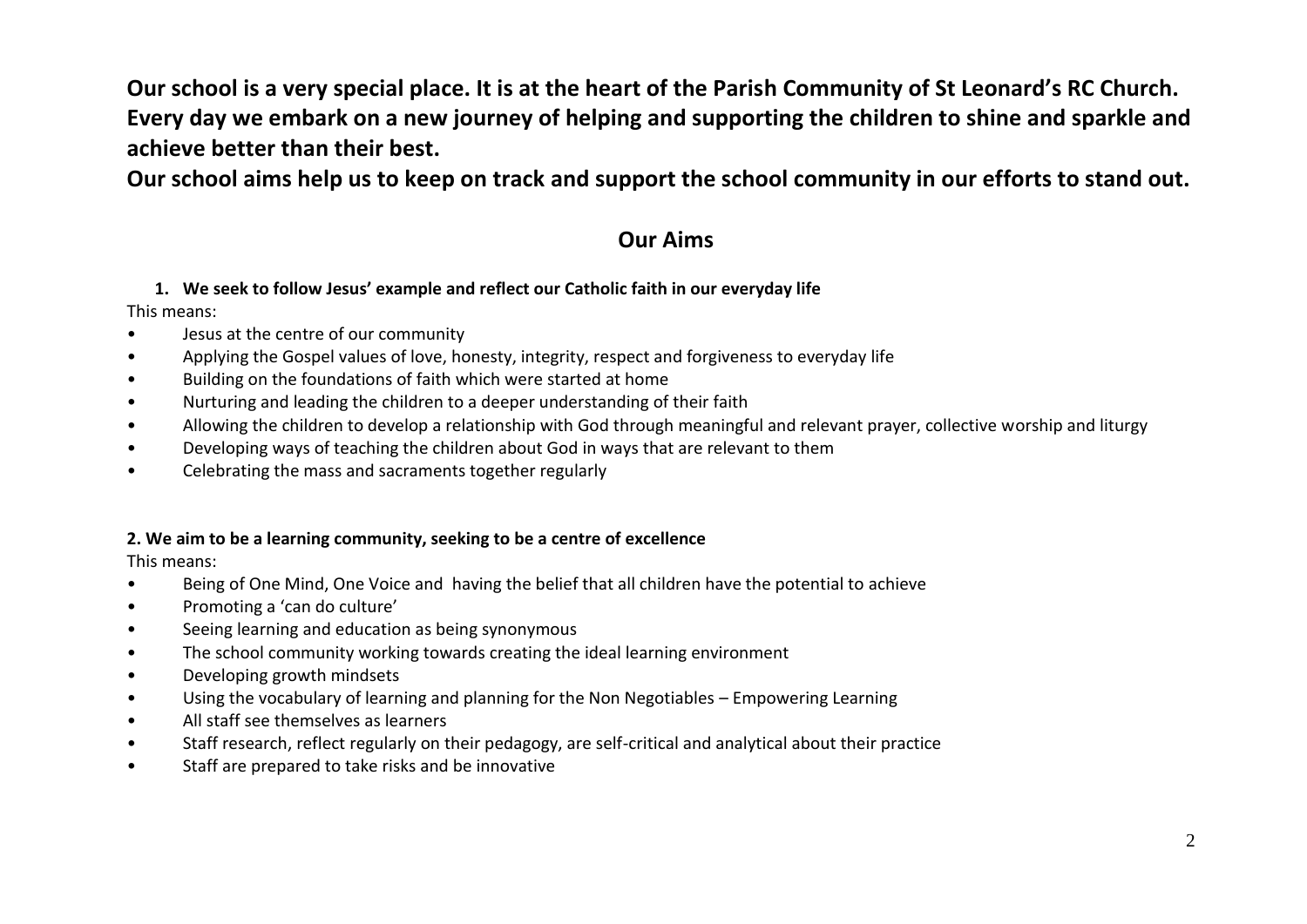## **3. We aim to provide a safe, happy, welcoming environment in which children can take responsibility, develop positive values and a sense of well being**

This means:

- We all follow the example of Jesus and live by the Gospel values
- Everyone is approachable and shows a positive attitude towards each other
- We follow the Golden Rules at all times
- Behaviour and the management of behaviour is seen as the responsibility of all staff
- Staff respond to behaviour incidents in a just and fair way children are empowered to have their needs met and have their experience validated. When an incident occurs children who behave inappropriately are able to tell their version of events and given a chance to make amends
- We develop a nurturing attitude towards each other to help everyone to reach their potential and beyond
- We treat each person with dignity to show they are valued as individuals
- We have listening systems which support staff, children and their families
- We actively promote values of democracy, liberty and mutual respect and tolerance of those with different faiths and beliefs

## **4. We aim to provide a curriculum which is creative, memorable, stimulating, personalised and allows the children to explore and discover more about themselves and the world in which they live**

This means:

- The curriculum is relevant, interesting, exciting, challenging and celebrates various talents
- It meets statutory requirements
- The curriculum is connected, cohesive and allows for the development and application of skills
- Basic skills are a high priority and taught in a way that is engaging
- The teaching and planning ensures that the basic skills can be applied in 'real life' learning situations
- Children develop emotionally, spiritually, morally, physically, intellectually and socially
- The curriculum is monitored for effectiveness and success
- Learning is interactive
- Children can understand the purpose of the tasks and are able to make the links with previous learning
- Children can demonstrate their learning in a variety of ways and through a variety of media
- Children are self motivated, work independently, collaboratively and confidently
- Children develop curiosity which is the "engine of achievement" (Sir Ken Robinson)
- The children develop as responsible citizens who are able to make a positive contribution to society
- The curriculum is adapted to meet the needs of all the children and is therefore inclusive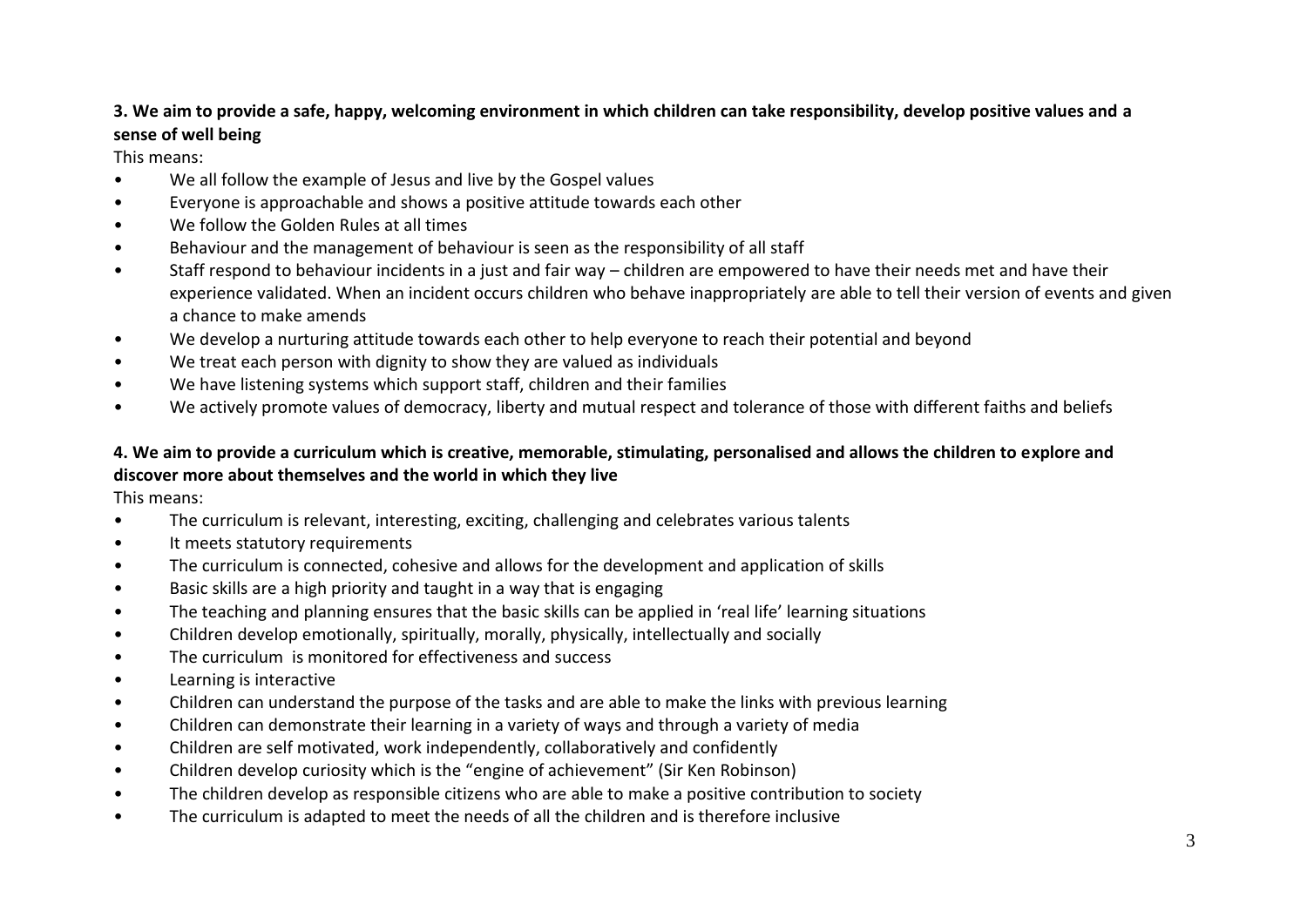## **5. We are aiming for excellence in teaching and learning**

This means:

- We plan appropriately and ensure lessons have clear objectives and the children know how to achieve success
- Staff and children are effective questioners
- Children develop as thinkers
- Teachers will have excellent skills and subject knowledge in all areas of the curriculum
- Teachers and support staff will have the highest expectations for everyone
- Staff respond and provide valuable feedback enabling the children to see that errors are learning opportunities
- Effective feedback leads to 'Closing the Gap' for the learners
- Challenging targets are set and progress monitored
- Children take ownership of their learning
- Teachers know their children exceptionally well and they cater for individual needs and learning styles
- Staff use the agreed whole school strategies, procedures and practices
- Technology is used to enhance teaching and learning
- Continuing Professional Development is provided to ensure all staff receive training, guidance and support to develop their teaching skills
- There are regular opportunities for staff to reflect on their practice

#### **6. We are committed to raising standards and accelerating progress and supporting children to achieve better than their best**

This means:

- Pupil progress is rigorously tracked
- Challenging targets are set on the basis of effective analysis of all data available to us
- Children are involved in the target setting progress and are given feedback at least termly through Assertive Mentoring sessions
- Targets are shared with the school community and everyone knows and understands that all staff are responsible for the progress of all the children in school

4

- Underachievers are identified early and effective intervention is put in to place to close the learning gap
- Children who have an identified special educational need are supported appropriately to enable them to make progress
- Attendance is monitored and issues addressed as poor attendance can impact on progress and well being
- Formal and informal regular assessments are used to inform planning and target setting
- Peer assessment, pre and post learning assessment and a variety of other assessment strategies are used by staff and children